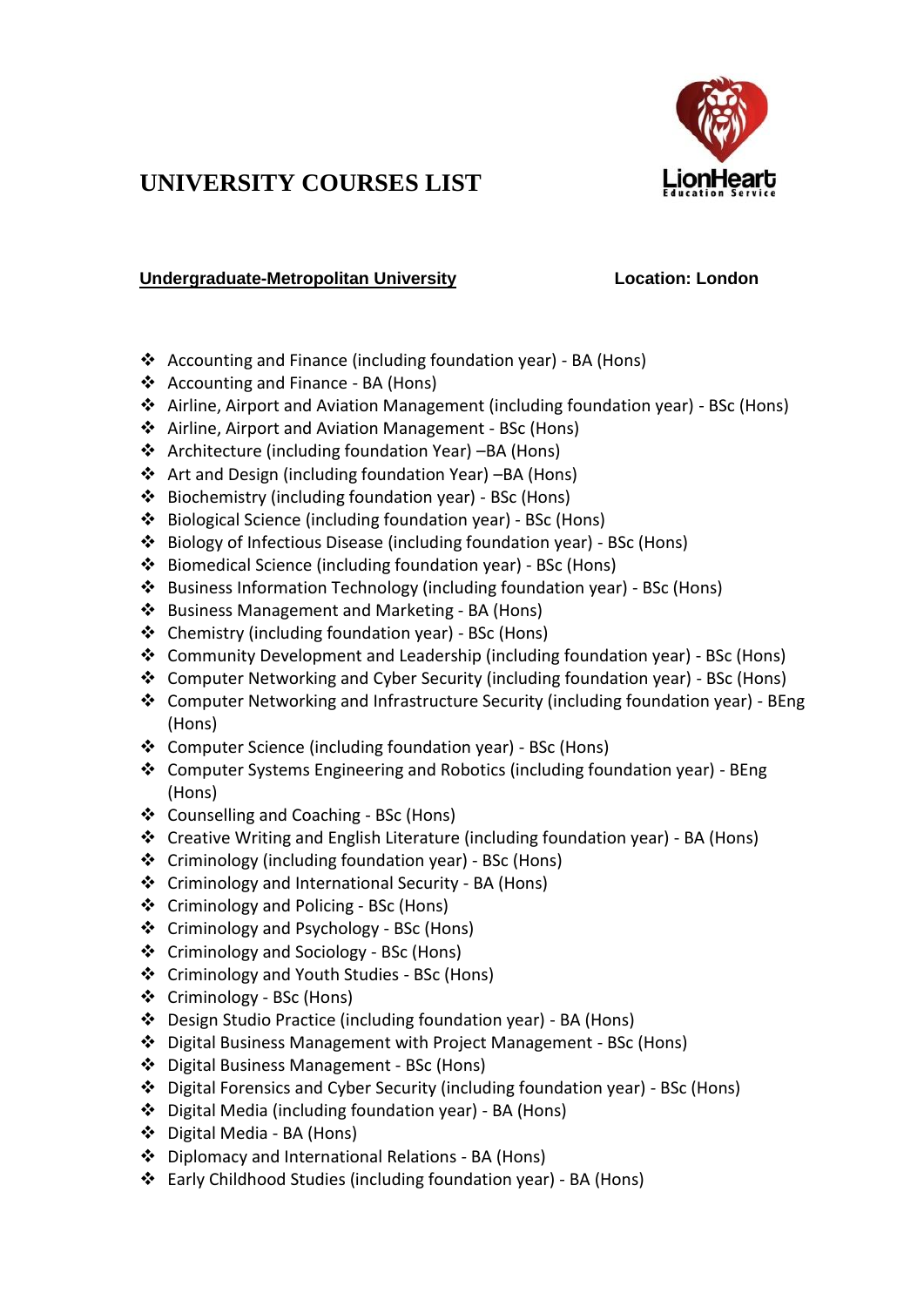- Early Childhood Studies BA (Hons)
- Education (including foundation year) BA (Hons)
- Education BA (Hons)
- Electronics and Internet of Things (including foundation year) BEng (Hons)
- Events Management (including foundation year) BA (Hons)
- Fashion (including foundation year) BA (Hons)
- Fashion Accessories and Jewellery (including foundation year)- BA (Hons)
- Fashion Photography (including foundation year)- BA (Hons)
- Film and Television Production (including foundation year) BA (Hons)
- ❖ Film and Television Production BA (Hons)
- Film and Television Studies (including foundation year) BA (Hons)
- Film and Television Studies BA (Hons)
- Financial Mathematics (including foundation year) BSc (Hons)
- Fine Art (including foundation year) BA (Hons)
- Forensic Science (including foundation year) BSc (Hons)
- Furniture and Product Design (including foundation year BA (Hons)
- Games Animation, Modelling and Effects (including foundation year) BSc (Hons)
- Games Programming (including foundation year) BSc (Hons)
- Graphic Design (including foundation year) BA (Hons)
- Graphic Design BA (Hons)
- Health and Social Care (including foundation year) BSc (Hons)
- ❖ Health and Social Care BSc (Hons)
- Herbal Medicinal Science (Top-Up) BSc (Hons)
- Human Nutrition (including foundation year) BSc (Hons)
- Illustration and Animation (including foundation year) BA (Hons)
- ❖ Interior Architecture and Design (BA Hons)
- Interior Architecture and Design (including foundation year)- BA (Hons)
- ❖ Interior Design -BA (Hons)
- Interior Design (including foundation year) BA (Hons)
- Interior Design and Decoration (including foundation year)- BA (Hons)
- International Relations (including foundation year) BA (Hons)
- ❖ International Relations and Politics BA (Hons)
- International Relations, Peace and Conflict Studies BA (Hons)
- ❖ International Relations BA (Hons)
- Journalism (including foundation year) BA (Hons)
- Journalism, Film and Television Studies (including foundation year) BA (Hons)
- Law (including foundation year) BA (Hons)
- Law (Top-up) (Distance Learning) LLB (Hons)
- Law BA (Hons)
- LLB Law (Hons)
- Marketing (including foundation year) BA (Hons)
- Mathematical Sciences (including foundation year) BSc (Hons)
- Mathematics (including foundation year) BSc (Hons)
- Mathematics and Computer Science (including foundation year) BSc (Hons)
- Media and Communications (including foundation year) BSc (Hons)
- ❖ Media and Communications BSc (Hons)
- Medical Bioscience (including foundation year) BSc (Hons)